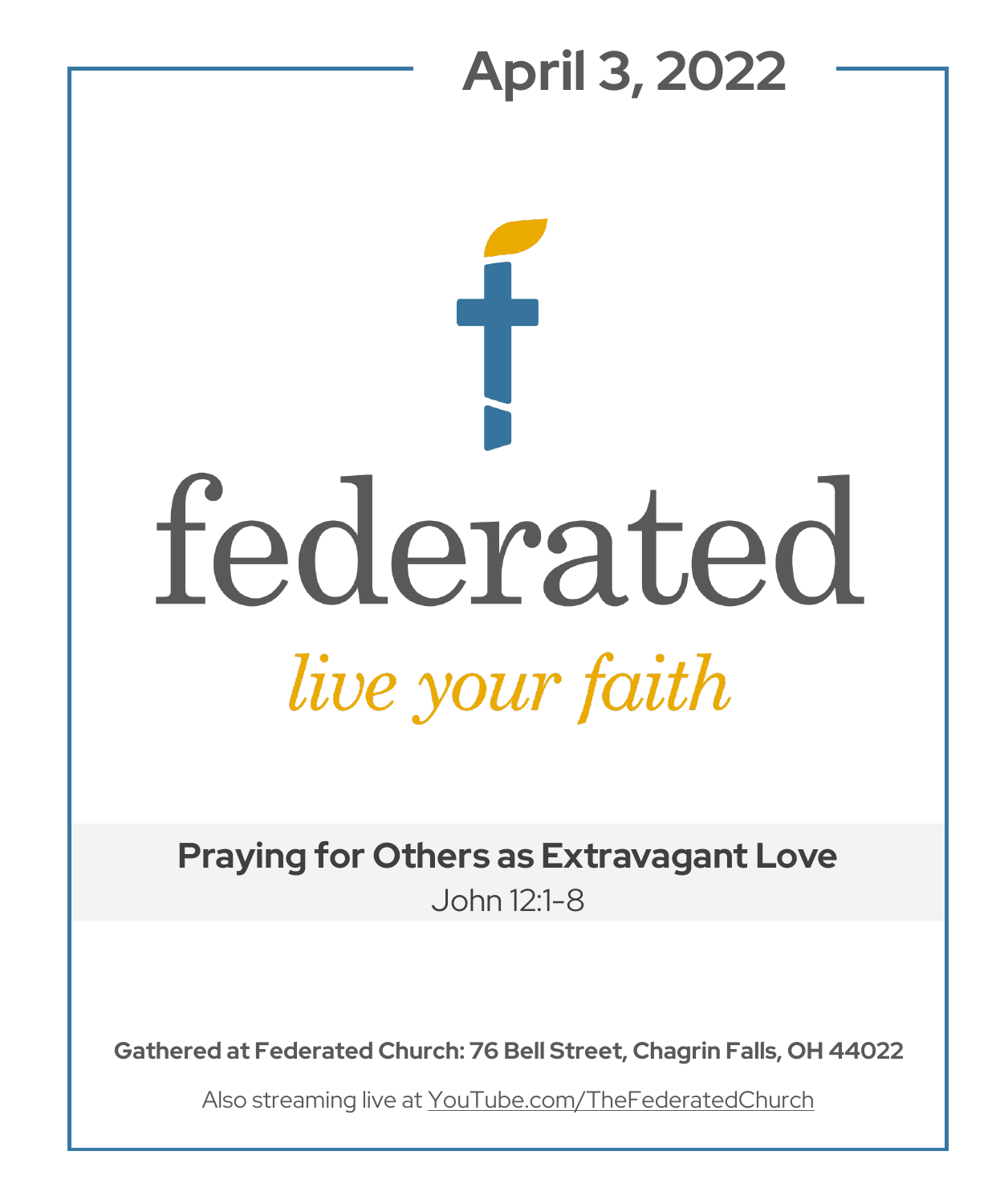

| April 3, 2022                                                                               | <b>5th Sunday of Lent</b>                                                                                                                                                                                                                                                                                                                                                                                                                                                     |  | <b>10 AM</b>               |  |
|---------------------------------------------------------------------------------------------|-------------------------------------------------------------------------------------------------------------------------------------------------------------------------------------------------------------------------------------------------------------------------------------------------------------------------------------------------------------------------------------------------------------------------------------------------------------------------------|--|----------------------------|--|
| Chimes indicate the service is starting, and silence is appreciated to prepare for worship. |                                                                                                                                                                                                                                                                                                                                                                                                                                                                               |  |                            |  |
| <b>Prelude</b>                                                                              | Jesus Walked This Lonesome Valley (arr. A. Zabel) Marcia Snavely, organ                                                                                                                                                                                                                                                                                                                                                                                                       |  |                            |  |
|                                                                                             | <b>Welcome and Announcements</b>                                                                                                                                                                                                                                                                                                                                                                                                                                              |  | Rev. Hamilton Throckmorton |  |
| ****                                                                                        |                                                                                                                                                                                                                                                                                                                                                                                                                                                                               |  |                            |  |
| <b>Introit</b>                                                                              | Go Not Far From Me, O God (Niccolò Zingarelli)                                                                                                                                                                                                                                                                                                                                                                                                                                |  | <b>Federated Choir</b>     |  |
| <b>Call to Worship</b> (responsive)<br>*                                                    | One: Family of God, we gather this morning to worship and to pray:<br>All: To praise the name of the Lord and to give thanks.<br>One: To life up those in need.<br>All: To admit our faults and to accept our forgiveness.<br>One: Family of God, we gather this morning to proclaim and to share<br>All: the extravagant love of God.                                                                                                                                        |  | <b>Sunny Doxey</b>         |  |
| <b>Passing of Christ's Peace</b><br>*                                                       | (Children in K-5th grade are dismissed for Sunday School in Room 220.)                                                                                                                                                                                                                                                                                                                                                                                                        |  |                            |  |
| *<br>Hymn                                                                                   | All People That on Earth Do Dwell                                                                                                                                                                                                                                                                                                                                                                                                                                             |  | No. 18                     |  |
| <b>Holy Sustainer,</b><br>and be a blessing for others. Amen.                               | Prayer of Confession (unison)<br>you were ever with Jesus on his journey to Jerusalem,<br>guiding his choices and strengthening his courage each step of the way.<br>Even though we know we are your beloved children,<br>we forget you strengthen us on our journeys.<br>And we neglect to recognize Christ in everyone we meet.<br>Help us offer holy hospitality wherever it is needed,<br>and free us from our fears of scarcity,<br>that we may share from our abundance |  | <b>Sunny Doxey</b>         |  |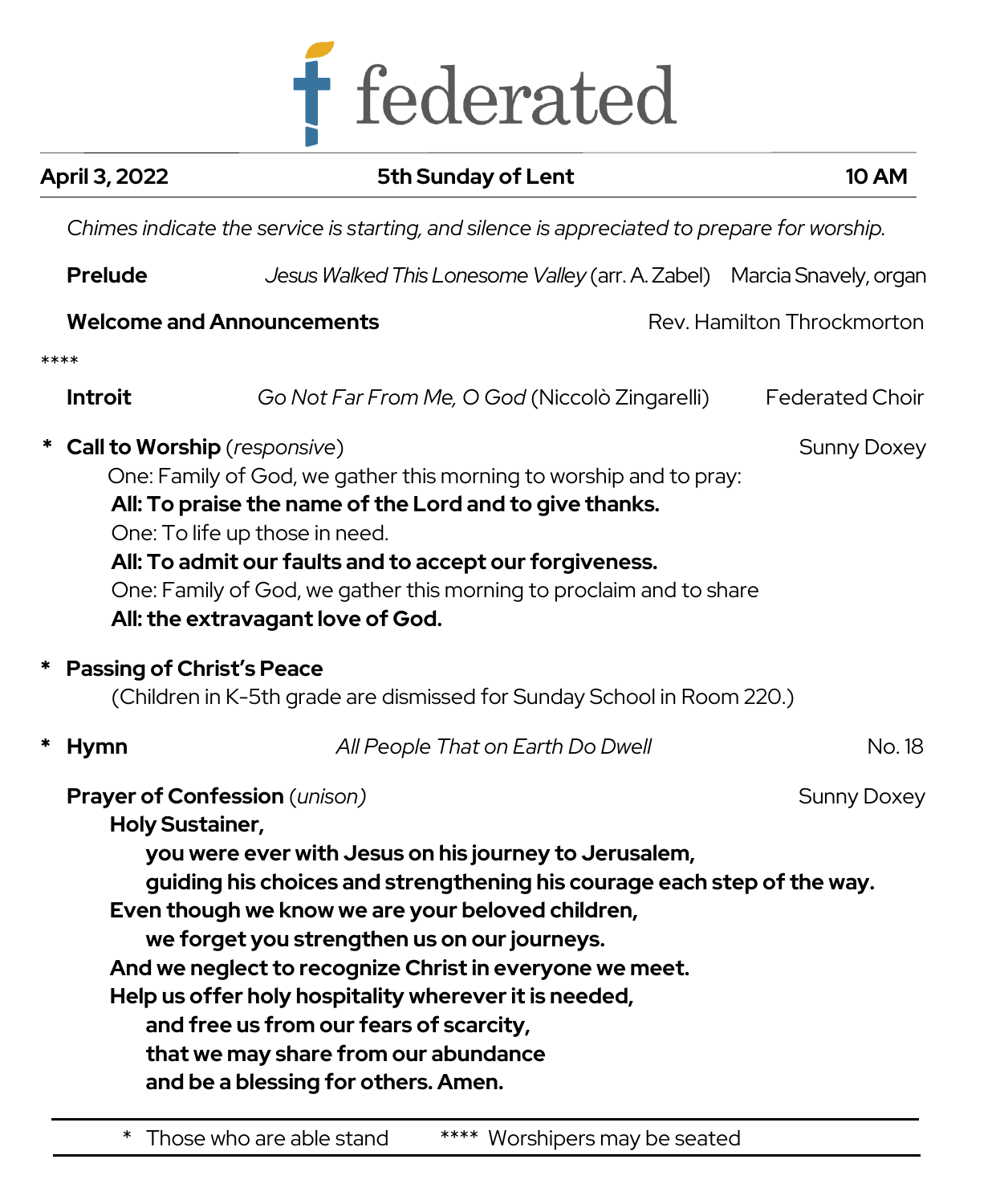|                                                                                                                                                                                                                                                                                                                                                                                               | <b>Hymn</b>                     |                                                   | Kyrie Eleison (Lord, Have Mercy)                        | No. 298                                                           |  |
|-----------------------------------------------------------------------------------------------------------------------------------------------------------------------------------------------------------------------------------------------------------------------------------------------------------------------------------------------------------------------------------------------|---------------------------------|---------------------------------------------------|---------------------------------------------------------|-------------------------------------------------------------------|--|
|                                                                                                                                                                                                                                                                                                                                                                                               | <b>Assurance of Pardon</b>      |                                                   |                                                         | Rev. Judy Bagley-Bonner                                           |  |
|                                                                                                                                                                                                                                                                                                                                                                                               | <b>Generosity Impact Moment</b> |                                                   |                                                         | Rev. Bagley-Bonner                                                |  |
|                                                                                                                                                                                                                                                                                                                                                                                               | <b>Invitation to Generosity</b> |                                                   |                                                         | Rev. Bagley-Bonner                                                |  |
|                                                                                                                                                                                                                                                                                                                                                                                               | Anthem                          |                                                   | Said Judas to Mary (Sydney Carter, arr. David Sims)     | <b>Federated Choir</b>                                            |  |
|                                                                                                                                                                                                                                                                                                                                                                                               |                                 |                                                   | <b>Prayers of Thanksgiving and Fellowship of Prayer</b> | Rev. Bagley-Bonner                                                |  |
| *                                                                                                                                                                                                                                                                                                                                                                                             | <b>Hymn</b>                     |                                                   | Day by Day                                              | No. 599                                                           |  |
|                                                                                                                                                                                                                                                                                                                                                                                               | <b>Scripture</b>                |                                                   | John 12:1-8                                             | Rev. Throckmorton                                                 |  |
|                                                                                                                                                                                                                                                                                                                                                                                               | <b>Sermon</b>                   |                                                   |                                                         | Rev. Throckmorton                                                 |  |
| *                                                                                                                                                                                                                                                                                                                                                                                             | <b>Hymn</b>                     | O God, Unseen Yet Ever Near (vs. 1 and 2)         |                                                         | No. 399                                                           |  |
|                                                                                                                                                                                                                                                                                                                                                                                               |                                 | Communion<br>Revs. Throckmorton and Bagley-Bonner |                                                         |                                                                   |  |
|                                                                                                                                                                                                                                                                                                                                                                                               |                                 | <b>Communion Music</b>                            | In Remembrance of Me (L. Larson)                        | Laura Otis, soprano;<br>Susan Brooks, alto; Marcia Snavely, piano |  |
| <b>Lord's Prayer</b><br>Our Father, who art in heaven, hallowed be thy name.<br>Thy kingdom come, thy will be done, on earth as it is in heaven.<br>Give us this day our daily bread.<br>And forgive us our sins, as we forgive those who sin against us.<br>And lead us not into temptation but deliver us from evil.<br>For thine is the kingdom and the power and the glory forever. Amen. |                                 |                                                   |                                                         |                                                                   |  |

**\* Benediction Example 2018 Rev. Throckmorton** 

 **Postlude** *I Sing the Mighty Power of God* (arr. M. Limbaugh) Marcia Snavely, organ

**~** *Departing to Service* **~**



This Sanctuary is equipped with a **Hearing Loop system** that works with all **Telecoil-equipped hearing aids** to amplify sound with excellent clarity.